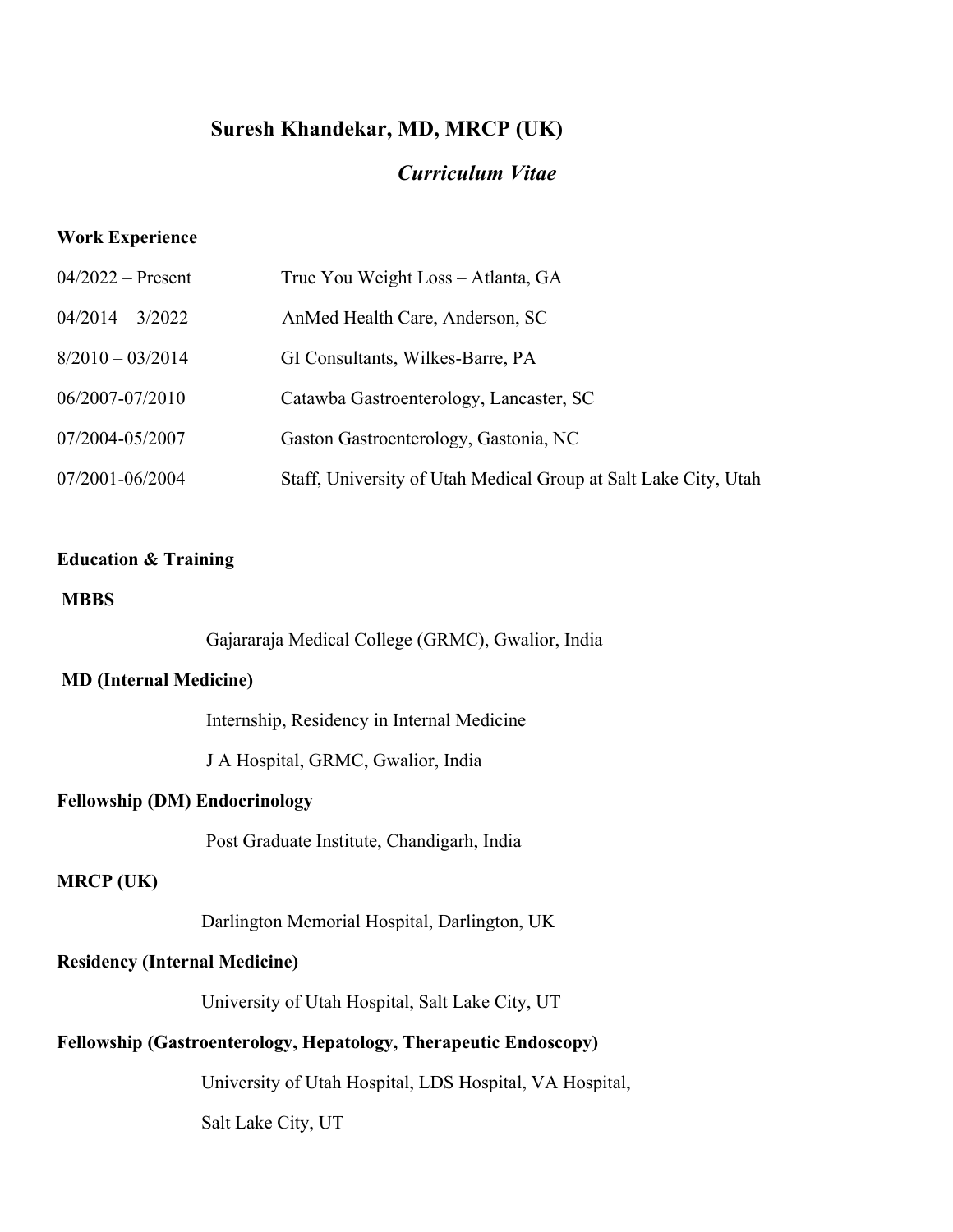### **Post Fellowship Education**

| 2014         | <b>ASGE Star Course Lower GI EMR</b>                                                  |
|--------------|---------------------------------------------------------------------------------------|
| 2015         | ASGE Star Course Upper GI EMR                                                         |
| 2016         | <b>ASGE Star Course ESD</b>                                                           |
| 2016<br>2016 | <b>ASGE Bariatric Endoscopy</b><br>Suturing with Dr Sergie Kantssevoy, Univ Baltimore |
| 2016         | <b>Obesity Medical Ass. PG Course</b>                                                 |
| 2017         | ASGE star Suturing course                                                             |
| 2019         | <b>Obesity week - The Obesity Society, ASMBS</b>                                      |
| 2021         | Full thickness resection of colon polyps/small cancer (FTRD, Ovesco)                  |

## **Teaching Experience**

- Affiliate Assistant Professor, Medical University South Carolina, Charleston, SC
- Teaching MUSC medical students, Family practice residents

### **Procedural Expertise**

- EGD, colonoscopy, Emergencies: bleeding control, foreign body removal etc.
- GERD wireless pH test
- Barrett's disease Radiofrequency ablation, Endomucosal resection for dysplasia
- Gastric, Duodenal Endomucosal resection for benign lesions
- Gastric Endoscopic surgical dissection
- Capsule endoscopy, Capso-cloud, Enteroscopy, Double balloon Enteroscopy
- Intraluminal stents for esophagus, duodenum, colon
- ERCP with stone removal, stents etc.
- ERCP with Spyglass Cholangioscopy, laser lithotripsy
- Large or flat Colon polyps Endomucosal resection, Rectum-Endoscopic surgical dissection
- Chromoendoscopy for Inflammatory bowel disease
- Full thickness resection (FTRD)
- Motility testing High resolution Esophageal motility, 24 hours pH test
	- o Gastric, small bowel and colon motility with SMART PILL
- Small bowel bacterial overgrowth Lactulose hydrogen, Methane breath test